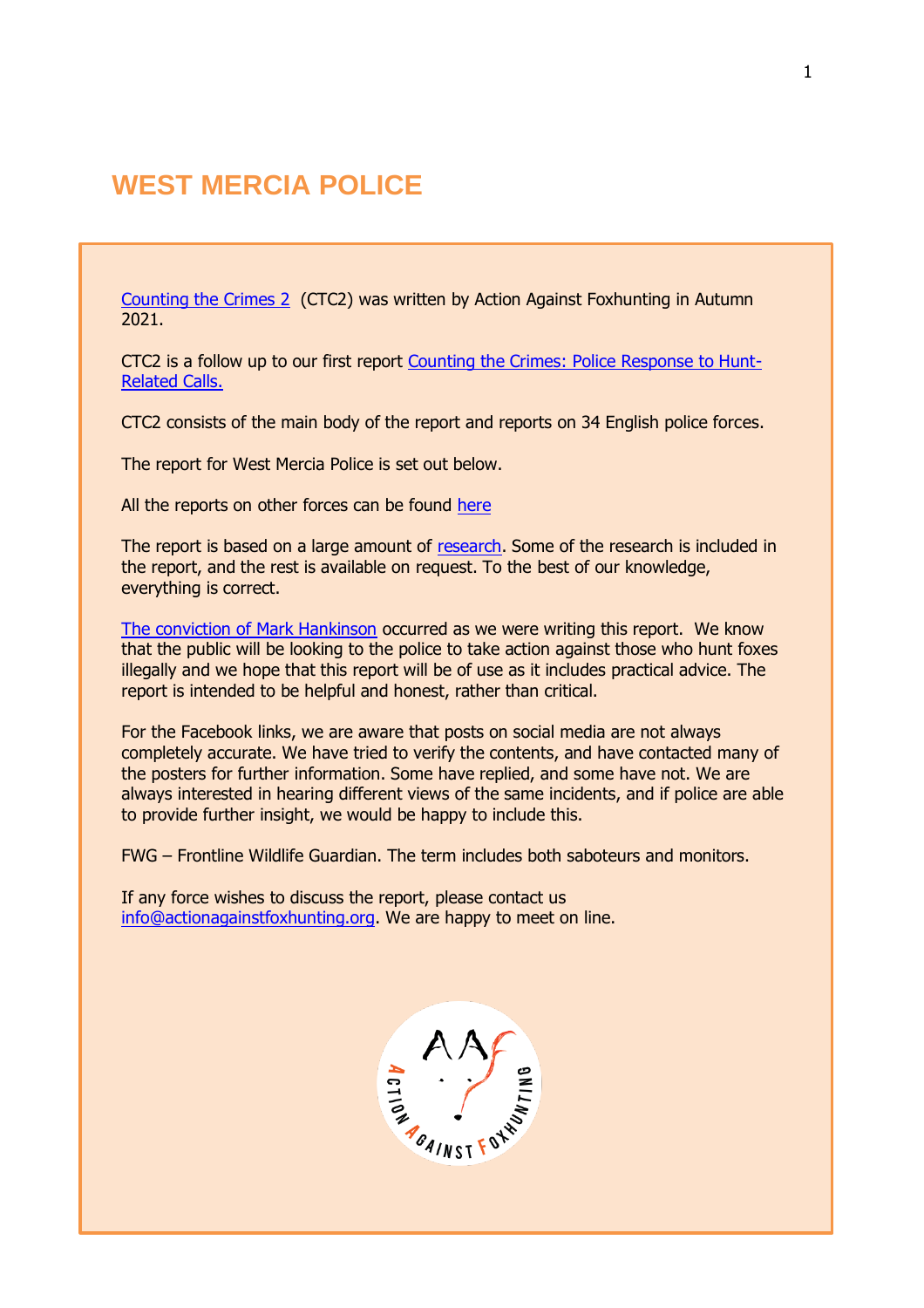## **How did the force respond to CTC? You can select multiple options.**

- ✓ One email
- Exchange of emails
- Meeting
- No response at all

## **For Email response - was the response detailed?**

- Yes
- ✓ No

## **How do you rate the email response?**

| $1\quad 2\quad 3\quad 4\quad 5$                                           |  |  |
|---------------------------------------------------------------------------|--|--|
| $\begin{array}{ccccccccc}\n\sqrt{ & & - & & - & & - & & - \\ \end{array}$ |  |  |

## **Why have you given this rating?**

The response was wordy and lacking in content. West Mercia showed no interest in engaging with AAF with a view to improving their understanding and response to hunt-related calls. Given the high-profile exposee of the way the force dealt with the 'Fox Cubs Cruelty" case, and the introduction to our report by the author of "Fox Cubs Cruelty", we would have expected full engagement. "Fox Cubs Cruelty" provided an account (with much supporting evidence) of West Mercia's attempts to prevent the prosecution of the Herefordshire Hunt staff for feeding live fox cubs to hounds.

## **Were there follow up emails and did the force reply?**

- Yes
- ✓ No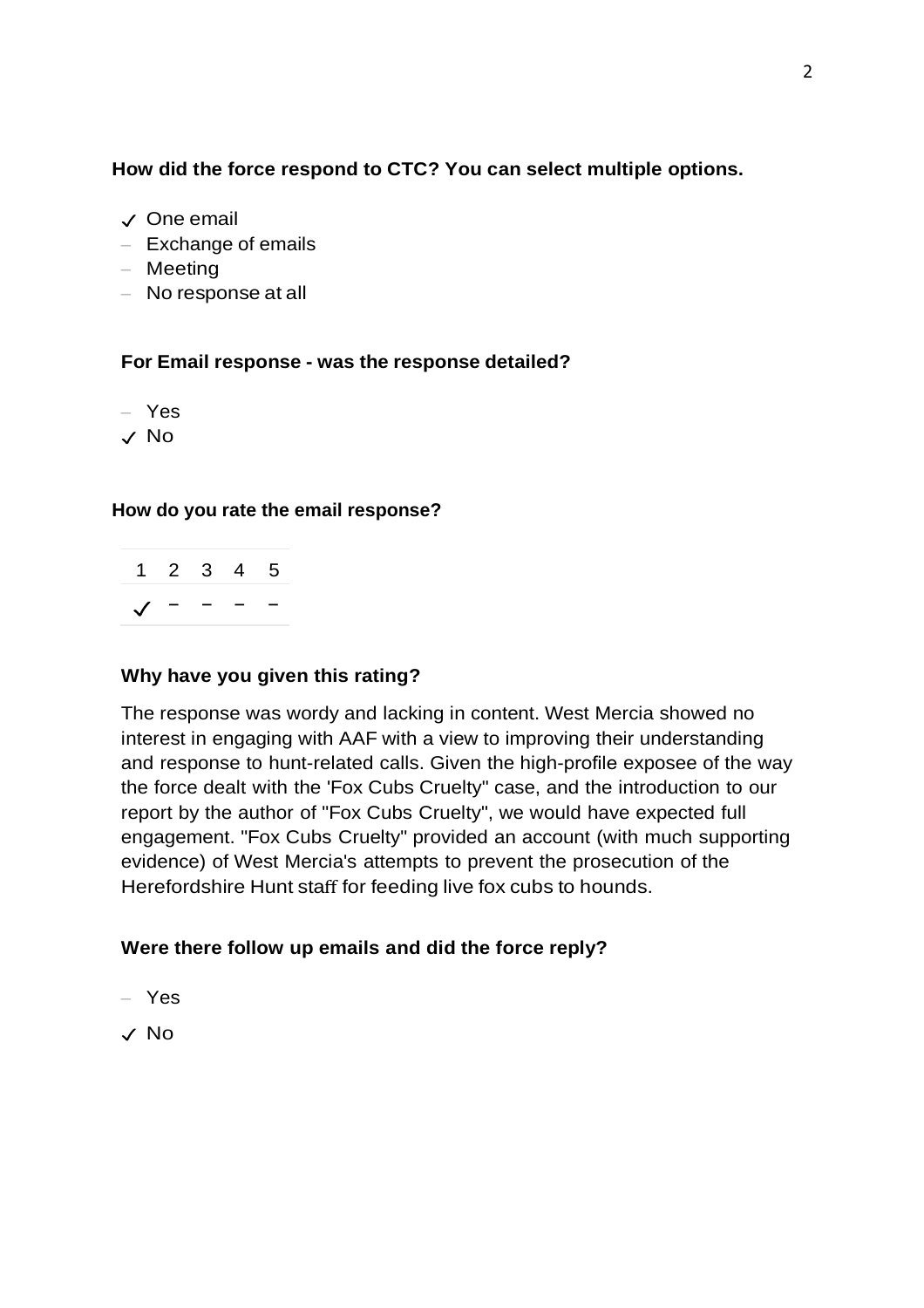## **How willing was this force to take on board what we said?**



#### **Why have you given this response?**

They didn't answer questions on CTC. They merely said that officers are trained and make every reasonable effort to enforce legislation.

West Mercia showed no interest at all in improvement. They appear to be satisfied with their performance in this area, despite the public criticism.

## **Has this force taken any actual steps to improve their relationship with FWGs?**

- Yes
- No
- ✓ Other

#### **What steps have they taken?**

Not that we are aware of however some officers have a reasonably good reputation with FWGs

## **Does this force have an aide memoire or any guide to policing illegal hunting?**

- ✓ Yes
- No

#### **What do you think of the guide/aide memoire?**

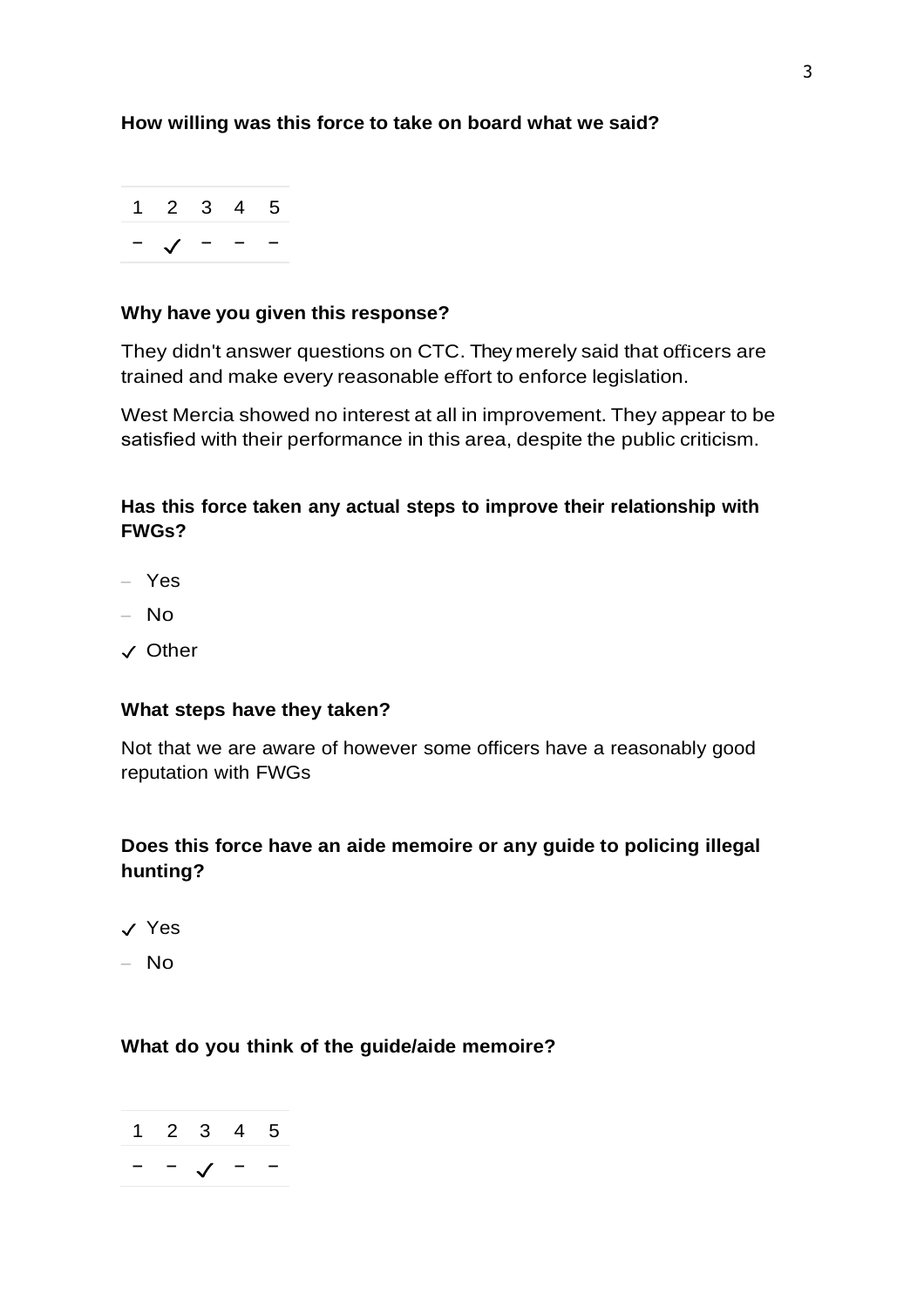#### **Why have you given this response?**

Not seen, but it is a LACS Hunting With Dogs Act booklet

#### **How well trained are the police in this force?**

|  | 1 2 3 4 5  |  |
|--|------------|--|
|  | $\sqrt{ }$ |  |

#### **Why have you given this response?**

West Mercia say " Currently West Mercia Police have 45 officers and staff who have undertaken additional wildlife crime training, in addition to 82 officers/staff who have undertaken specific briefing on The Hunting Act within the last 2 years. Officers & staff are located throughout the force." They use a LACs booklet.

## **How do you rate this force's behaviour in the field with regard to illegal foxhunting and incidents involvingFWGs?**

- Always appear biased
- Usually appear biased
- ✓ Sometimes appear biased
- Rarely appear biased
- Never appear biased

#### **Why have you given this response?**

Officers can appear reasonable in the field. But FWGs have said that one of the WCOs in West Mercia actually hunts. This is bound to create a perception of bias. Also, West Mercia policeattended "Let's meet the Hounds" day. This can also be perceived as bias.

Many FWG groups in this area are dissatisfied with the police. They say that not only do some West Mercia Police turn a blind eye to illegal foxhunting, but that they actually make an effort to stop the FWGs in their vehicles so that they cannot follow the hunt.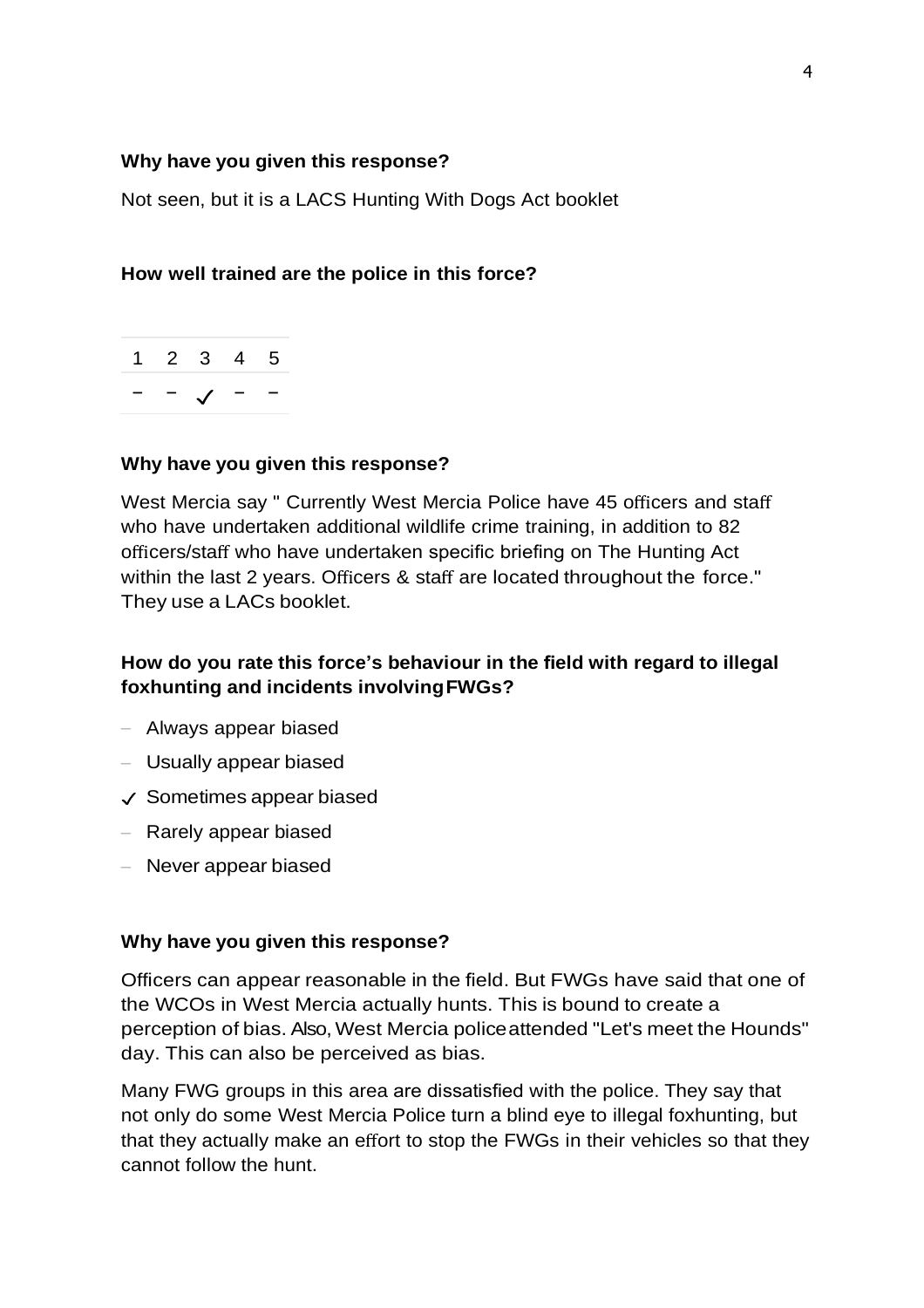**Looking at the response to our FOI asking about police systems and organisation with regard to fox**

**hunting, how do you rate their ability to take action on illegal foxhunting?**



## **Why have you given this rating?**

Given the number of trained officers, it would seem that this force should be able to take action on illegal foxhunting. However, in practice, this doesn't appear to happen.

#### **How well trained are police?**

|  | 1 2 3 4 5                            |  |
|--|--------------------------------------|--|
|  | $ \checkmark$ $ \check{\phantom{1}}$ |  |

#### **Why have you given this rating?**

Training does appear to be given importance. Reasonable number of officers trained.

## **Do you think the force focuses too heavily on public order as opposed to dealing with illegal foxhunting?**

- Yes
- ✓ Other
- No

#### **Why have you given this response?**

Response from this force is inconsistent and it has proved impossible for AAF to find a pattern. We can only conclude that some officers take illegal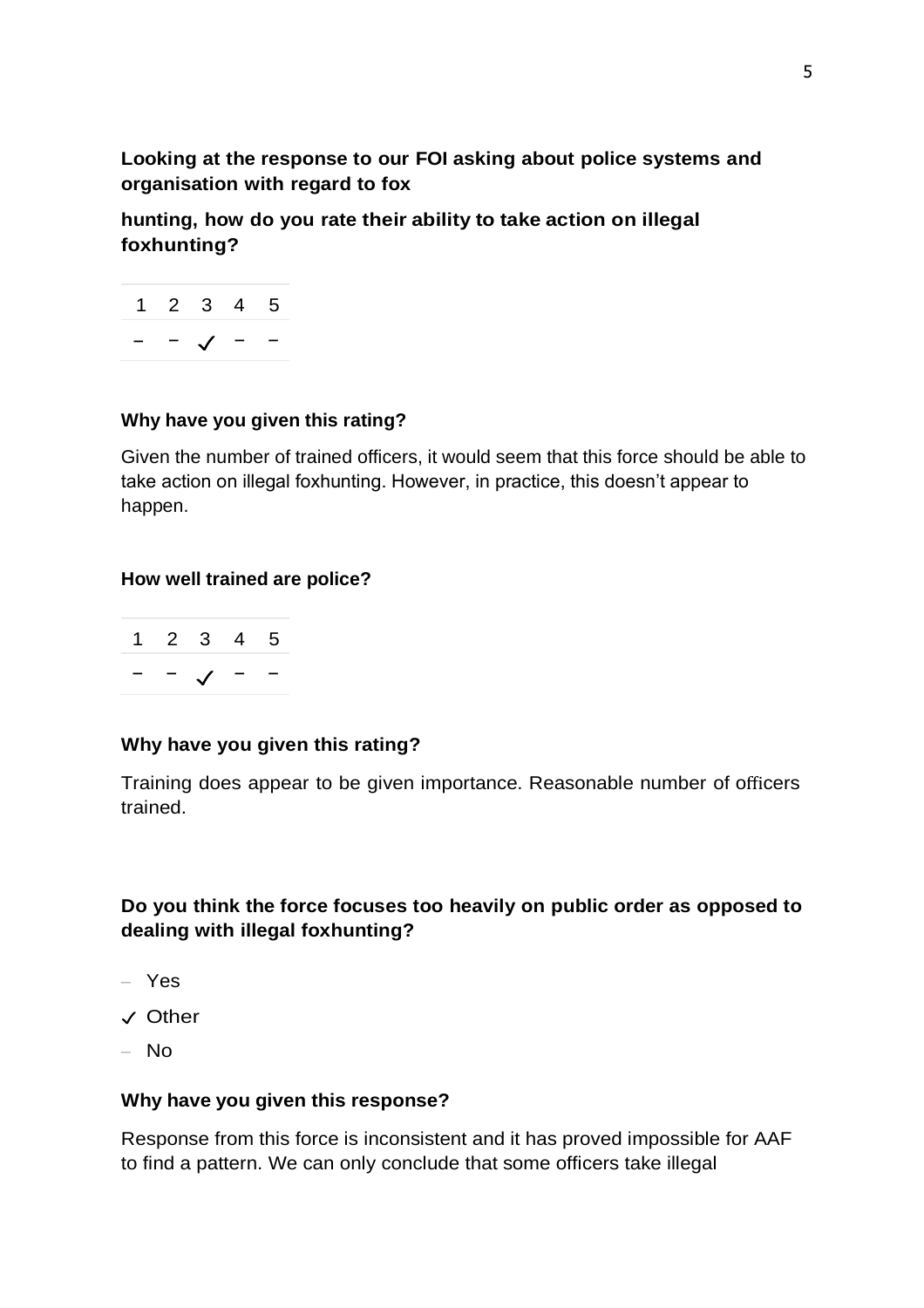foxhunting seriously and others do not. Some officers prefer to stop and question FWGs, but do not stop and question the hunt.

#### **Any other comments?**

Regardless of the outcome of any court cases relating to the Hunting Office webinars which were exposed November 2020, what was stated in the recordings cannot be unsaid. The Hunting Office made it clear trail hunting IS fox hunting and there was much talk about ways to create a "smokescreen" to cover up illegal hunting. Disrespectful comments were made about the police. The Hunting Office represents all registered hunts in England and Wales therefore the discussions were relevant to all police forces.

We have also received reports that West Mercia call operators refuse to provide incident numbers for hunting-related calls.

#### **In the opinion of AAF, how can this police force improve?**

There appears to be a noticeable lack of consistency in this force with no clear direction provided to officers with to enable them to tackle illegal foxhunting. West Mercia Police Force should recognise that some officers show significant failures with regard to enforcing the Hunting Act and engaging with anti-hunting groups, and others don't. One group of FWGs wrote an open letter in 2019 to West Mercia explaining who they are and what they do. As far as we know, the letter was ignored. It is important that West Mercia begins to have direct dialogue with FWG groups - and if they (understandably) refuse, then AAF is always willing to meet and discuss the issues.

There is good reason for anti- hunting groups to suspect that hunt supporters exist in all ranks of the force. This damages the force's public image. Many FWGs do not trust the force at all. We also believe that the majority of officers are trying to do a good job, but when it comes to wildlife crime, they might be prevented from tackling it by senior officers. If this is not the case, West Mercia should at least attempt to exonerate themselves with some open dialogue.

FWGs are a potential resource for police and should be viewed as such. All officers would benefit from a much greater understanding of the issues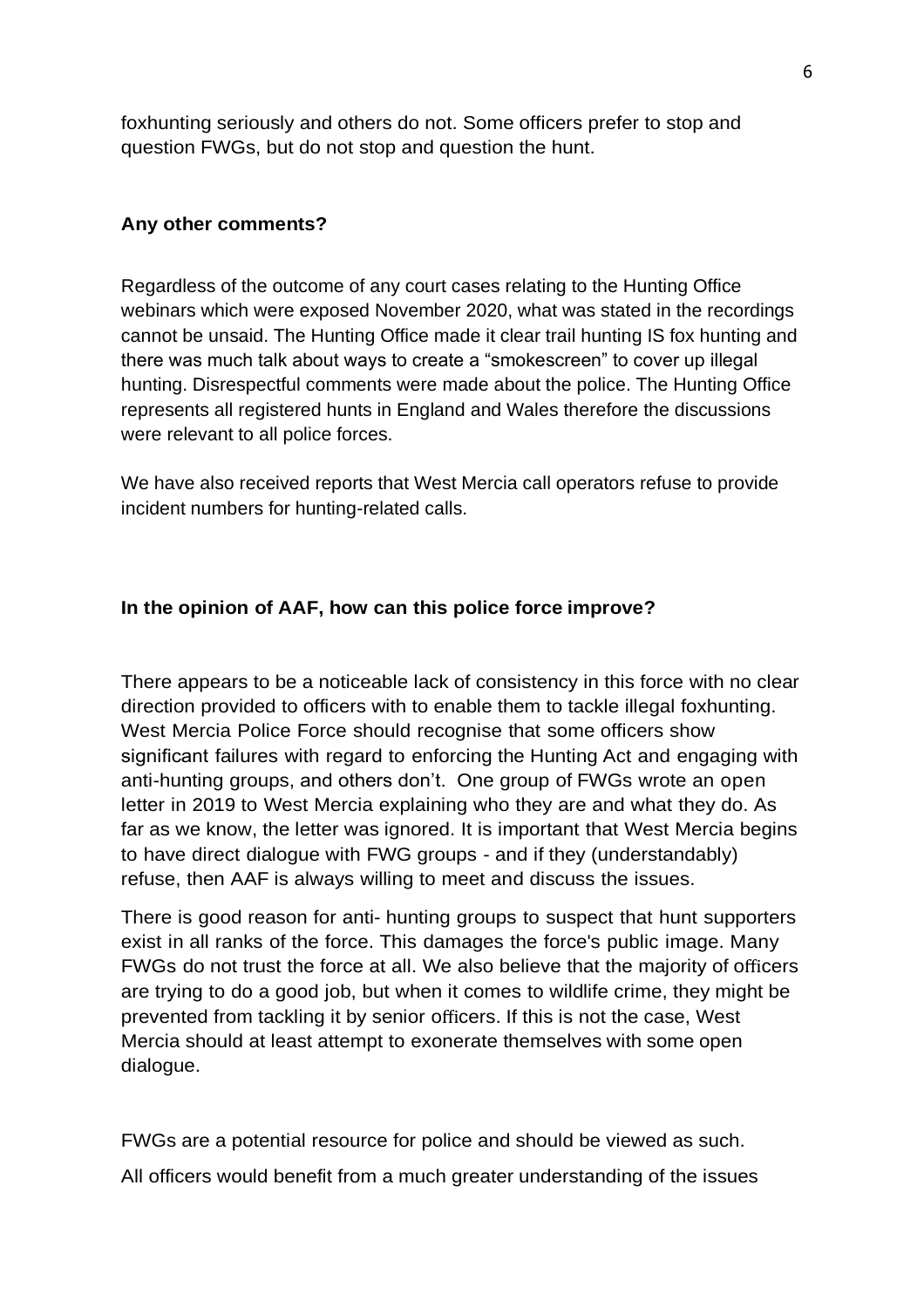surrounding illegal hunting and the motivations of FWGs. We have created three helpful documents:

[Practical Advice for All Officers](https://www.actionagainstfoxhunting.org/wp-content/uploads/2021/11/B-1411-Practical-Advice-for-all-Police-Forces.pdf) – this includes training advice [A Field Guide for Officers](https://www.actionagainstfoxhunting.org/wp-content/uploads/2021/11/A-1411-FIELD-GUIDE-ILLEGAL-FOXHUNTING.pdf) – to use if they are called to a hunt A Study - [Why sabs and monitors are not protesters.](https://www.actionagainstfoxhunting.org/wp-content/uploads/2021/11/A-1411-Why-sabs-and-monitors-arent-protesters.pdf) – an insight FWG organisations.

## **Hit and Media Reports involving West Mercia Police and hunting**

<https://www.facebook.com/staffordshirehuntsabs/posts/452713945368782> Dec 2019 Open letter to West Mercia police (and others). Not known if there was any reply.

[https://www.huntsabs.org.uk/exposed-animal-abusing-wildlife-officer-s-links-to-fox](https://www.huntsabs.org.uk/exposed-animal-abusing-wildlife-officer-s-links-to-fox-killer/?fbclid=IwAR0yg-swy9AUSGvhj357eyq3TZy_PiNFxoCz_sfgPE6Z90yQsxFzkFvXJDI)[killer/?fbclid=IwAR0yg](https://www.huntsabs.org.uk/exposed-animal-abusing-wildlife-officer-s-links-to-fox-killer/?fbclid=IwAR0yg-swy9AUSGvhj357eyq3TZy_PiNFxoCz_sfgPE6Z90yQsxFzkFvXJDI)[swy9AUSGvhj357eyq3TZy\\_PiNFxoCz\\_sfgPE6Z90yQsxFzkFvXJDI](https://www.huntsabs.org.uk/exposed-animal-abusing-wildlife-officer-s-links-to-fox-killer/?fbclid=IwAR0yg-swy9AUSGvhj357eyq3TZy_PiNFxoCz_sfgPE6Z90yQsxFzkFvXJDI) [https://m.facebook.com/stop.the.cull/photos/a.258053550967020/26489246852132](https://m.facebook.com/stop.the.cull/photos/a.258053550967020/2648924685213216/?type=3&source=57&__tn__=EHH-R) [16/?type=3&source=57&\\_\\_tn\\_\\_=EHH-R](https://m.facebook.com/stop.the.cull/photos/a.258053550967020/2648924685213216/?type=3&source=57&__tn__=EHH-R) <https://twitter.com/wmerciapolice/status/1253963548960620544?lang=en> (see David Hash's comments) 11/5/20. Three links above all related to Gerry Plant West Mercia WCO being a keen hunter.

<https://www.facebook.com/HerefordshireHuntSabs/posts/643760786318659> 13/11/20. Case against an FWG - no case to answer. North Herefordshire Huntsman.

<https://www.facebook.com/HerefordshireHuntSabs/posts/657728521588552> 3/12/20. 5/12/20 8/12/20 - North Herefordshire Hunt – Three meets, police attended two of them, positive comments

<https://www.facebook.com/ShropWildMonitors/posts/1318056308558159> 19/12/20. South Shropshire Hunt – FWGs call police who do not attend due to lack of resources

[https://yourherefordshire.co.uk/all/news/news-police-in-herefordshire-cracking](https://yourherefordshire.co.uk/all/news/news-police-in-herefordshire-cracking-down-on-those-committing-crimes-against-wildlife/?fbclid=IwAR3tZ6shfisOvrOBofhqL6Rujrxa4kyHeeHBXj53k6bR58y7NtO7EFcQN38)[down-on-those-committing-crimes-against](https://yourherefordshire.co.uk/all/news/news-police-in-herefordshire-cracking-down-on-those-committing-crimes-against-wildlife/?fbclid=IwAR3tZ6shfisOvrOBofhqL6Rujrxa4kyHeeHBXj53k6bR58y7NtO7EFcQN38)[wildlife/?fbclid=IwAR3tZ6shfisOvrOBofhqL6Rujrxa4kyHeeHBXj53k6bR58y7NtO7E](https://yourherefordshire.co.uk/all/news/news-police-in-herefordshire-cracking-down-on-those-committing-crimes-against-wildlife/?fbclid=IwAR3tZ6shfisOvrOBofhqL6Rujrxa4kyHeeHBXj53k6bR58y7NtO7EFcQN38) [FcQN38](https://yourherefordshire.co.uk/all/news/news-police-in-herefordshire-cracking-down-on-those-committing-crimes-against-wildlife/?fbclid=IwAR3tZ6shfisOvrOBofhqL6Rujrxa4kyHeeHBXj53k6bR58y7NtO7EFcQN38)